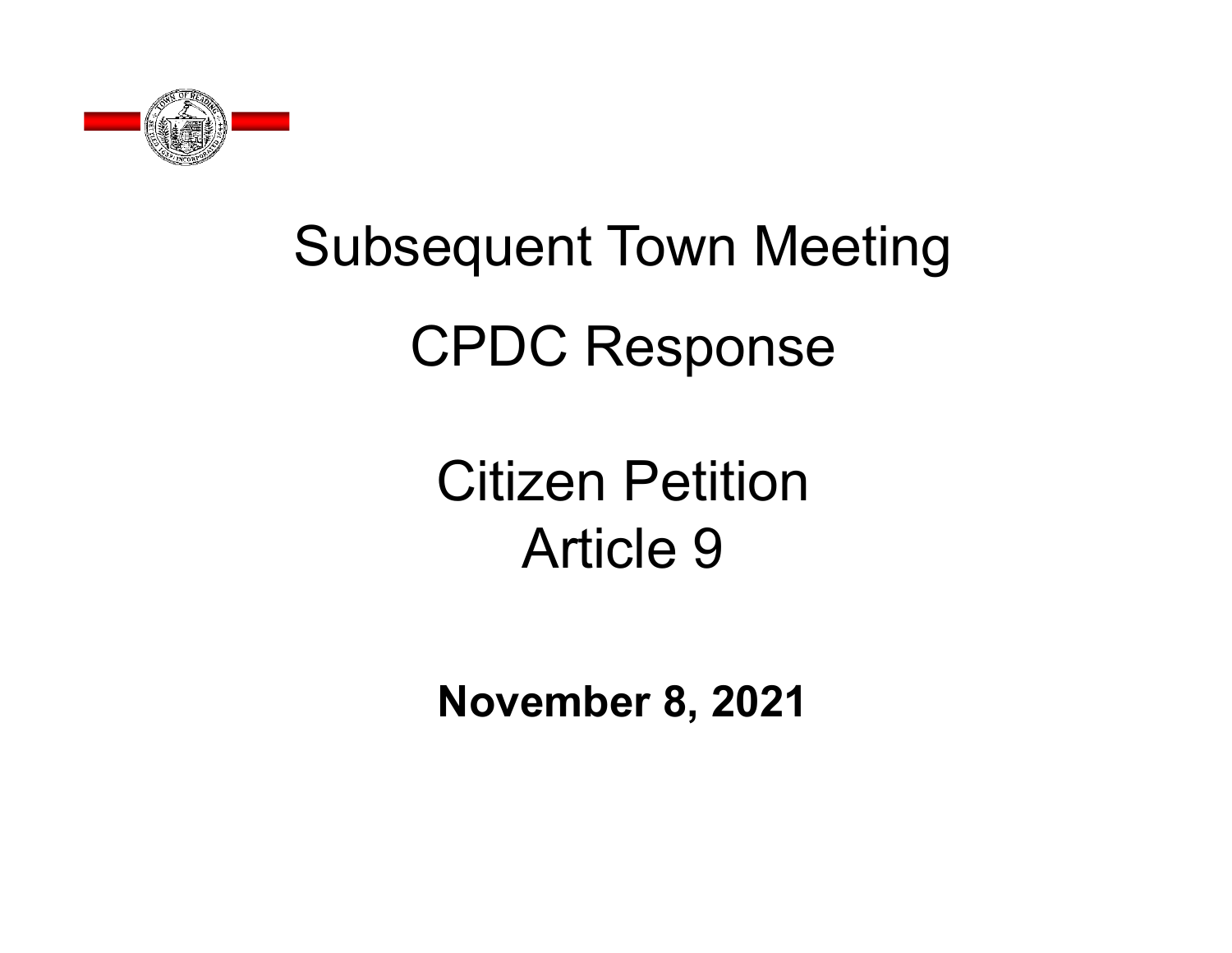

#### **TOWN OF READINGCommunity Planning & Development Commission**

# **PLEASE READ**

#### **The 40R Bylaw Update from CPDC!**

**Pages 3-6 in your Warrant Report**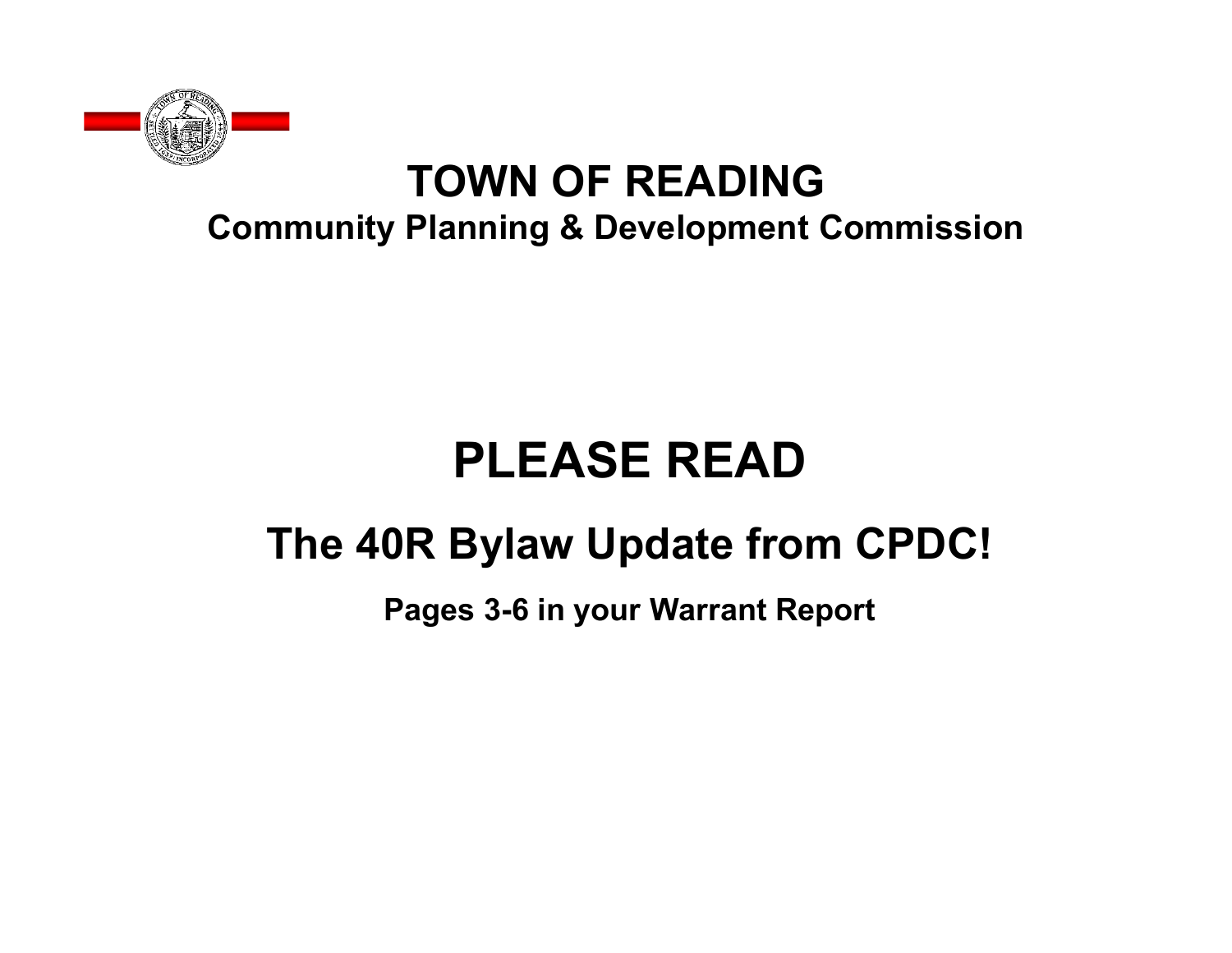

#### **Community Planning & Development Commission**

# **40R – Smart Growth Zoning**

M.G.L. Chapter 40R is a state statute adopted as an overlay district into local zoning that:

> *"encourages communities to create dense residential or mixed-use smart growth zoning districts, including a high percentage of affordable housing units, to be located near transit stations, in areas of concentrated development such as existing city and town centers, and in other highly suitable locations."*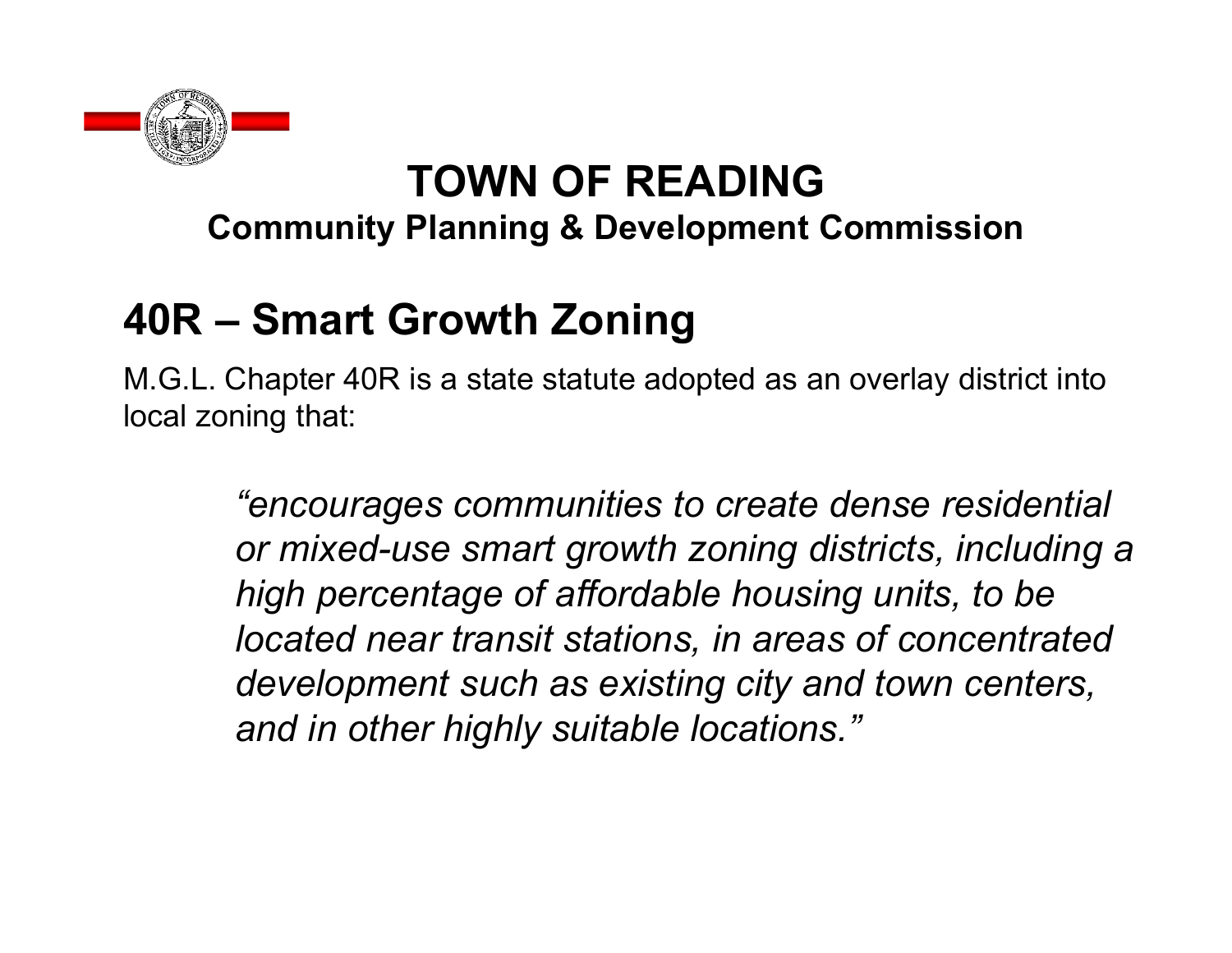

#### **Community Planning & Development Commission**

#### **40R is an important zoning tool because it:**

- $\bullet$  Helps the Town accommodate our forecasted share of the region's growth in a planned, intentional manner;
- $\bullet$ Allows the Town to manage growth via zoning and design guidelines;
- $\bullet$ Enables the Town to achieve 10% of the housing stock as affordable;
- $\bullet$  Promotes mixed-use development downtown, which:
	- – Increases the immediate customer base to support existing and future downtown businesses;
	- Ensures the Town is able to retain commercial space downtown;
	- Provides mixed-income housing opportunities near services and transit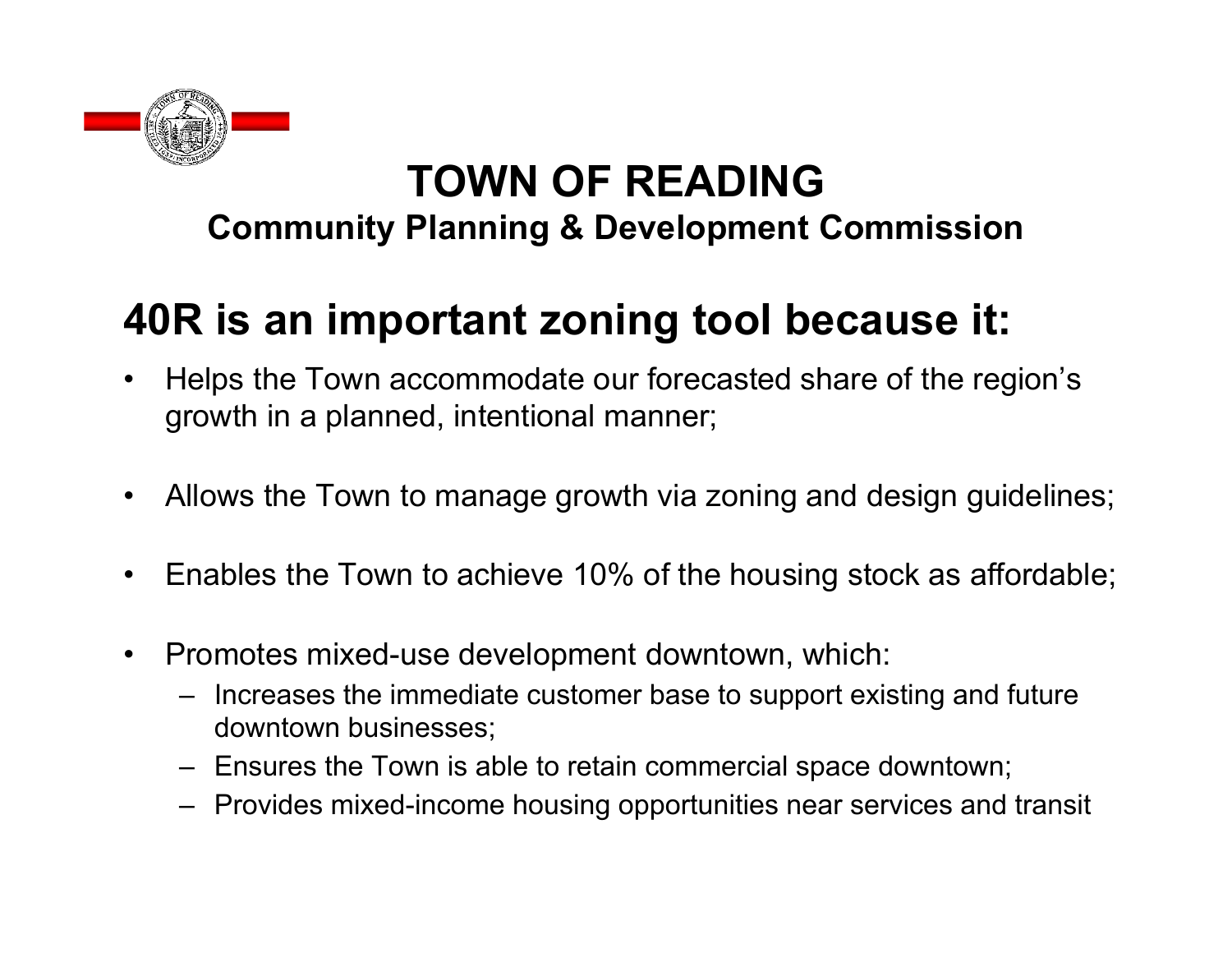

#### **Community Planning & Development Commission**

#### **Tax Revenue Generated**

The Downtown Smart Growth District has played a critical role in offsetting another override.

Redevelopment or reuse of 5 downtown properties has resulted in **\$958,000 in new growth tax revenue**, which can roughly be broken down as follows: ~\$600,000 to the School Department and ~\$350,000 to the Town government, annually.

The 5 properties are: 30 Haven, Rise475, Postmark, Ace Flats, and MF Charles\*

\*MF Charles was considered under 40R but ended up fully commercial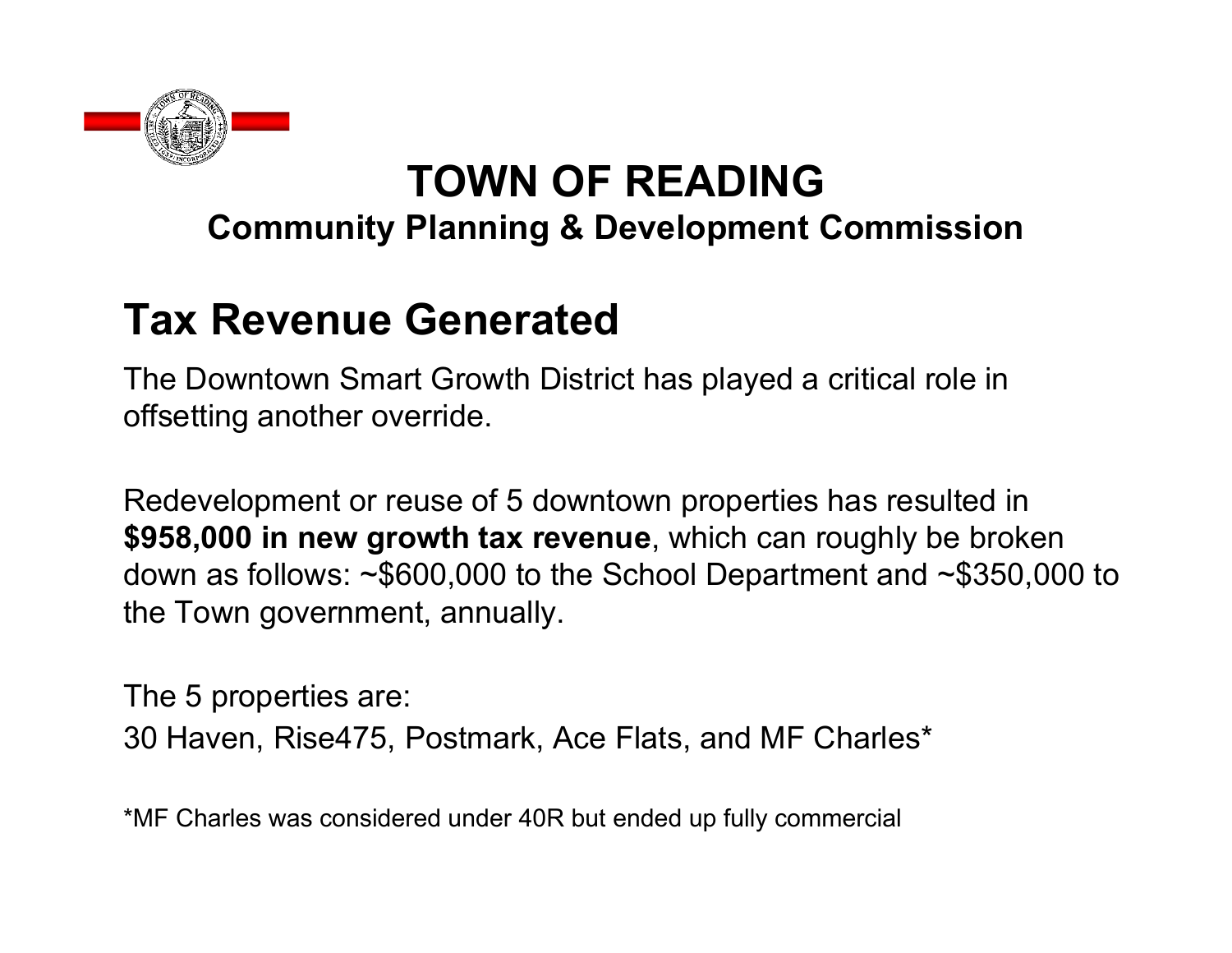

#### **Community Planning & Development Commission**

#### **40B developments**

- • Not subject to local zoning or design guidelines; can go anywhere
- $\bullet$ Prioritize Housing
- $\bullet$  Must provide 20%-25% of units as affordable
- $\bullet$ Can be reasonably conditioned

# **40R developments**

- • Must comply with local zoning & design guidelines
- $\bullet$ Prioritize Housing and Mixed-Use
- • Must provide 20%-25% of units as affordable
- •Can be reasonably conditioned
- $\rightarrow$  3 recent 40R projects (Postmark, Ace Flats, Rise475) have contributed 96 units to the Town's Subsidized Housing Inventory and helped the Town get to 10.55%. Without these 40R projects, we would be at 9.54%.
- $\rightarrow$  Since the Town has achieved the 10% state mandate for affordable units, we have limited our exposure to 40B projects.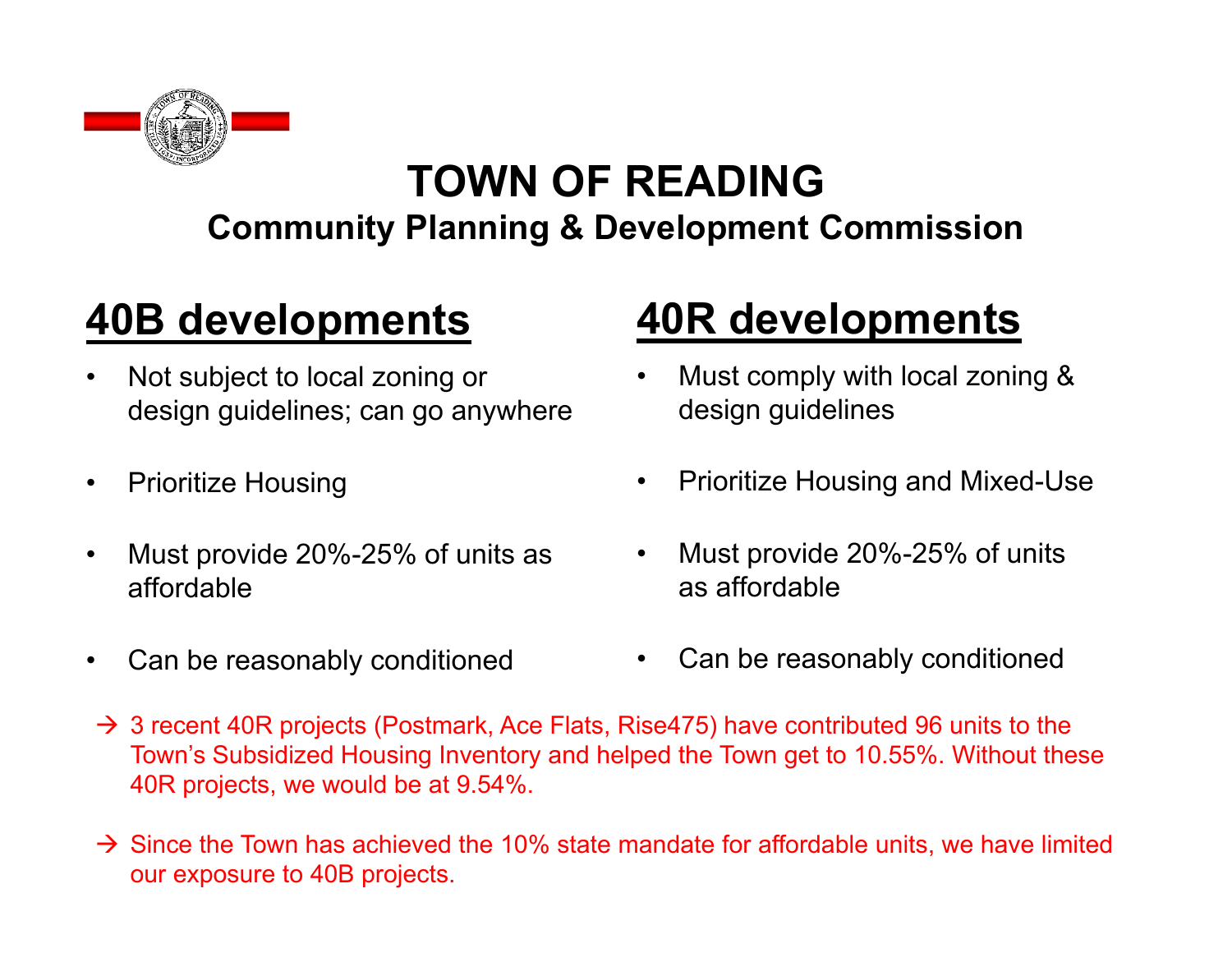

**Community Planning & Development Commission**

#### **Instructional Motions**

- $\bullet$ 85% Maximum Lot Coverage
- $\bullet$  15' setbacks from residential properties
- $\bullet$ Open spaces & pocket parks

# **Holistic Review – Goals**

- • Align policy changes with broad community sentiment;
- • Avoid unintended consequences of partial zoning changes;
- • Explore ways to create meaningful open spaces for the community and/or better connect the downtown with existing protected lands and open space areas;
- • Amend zoning to support desired outcomes while still attracting investment in Reading.